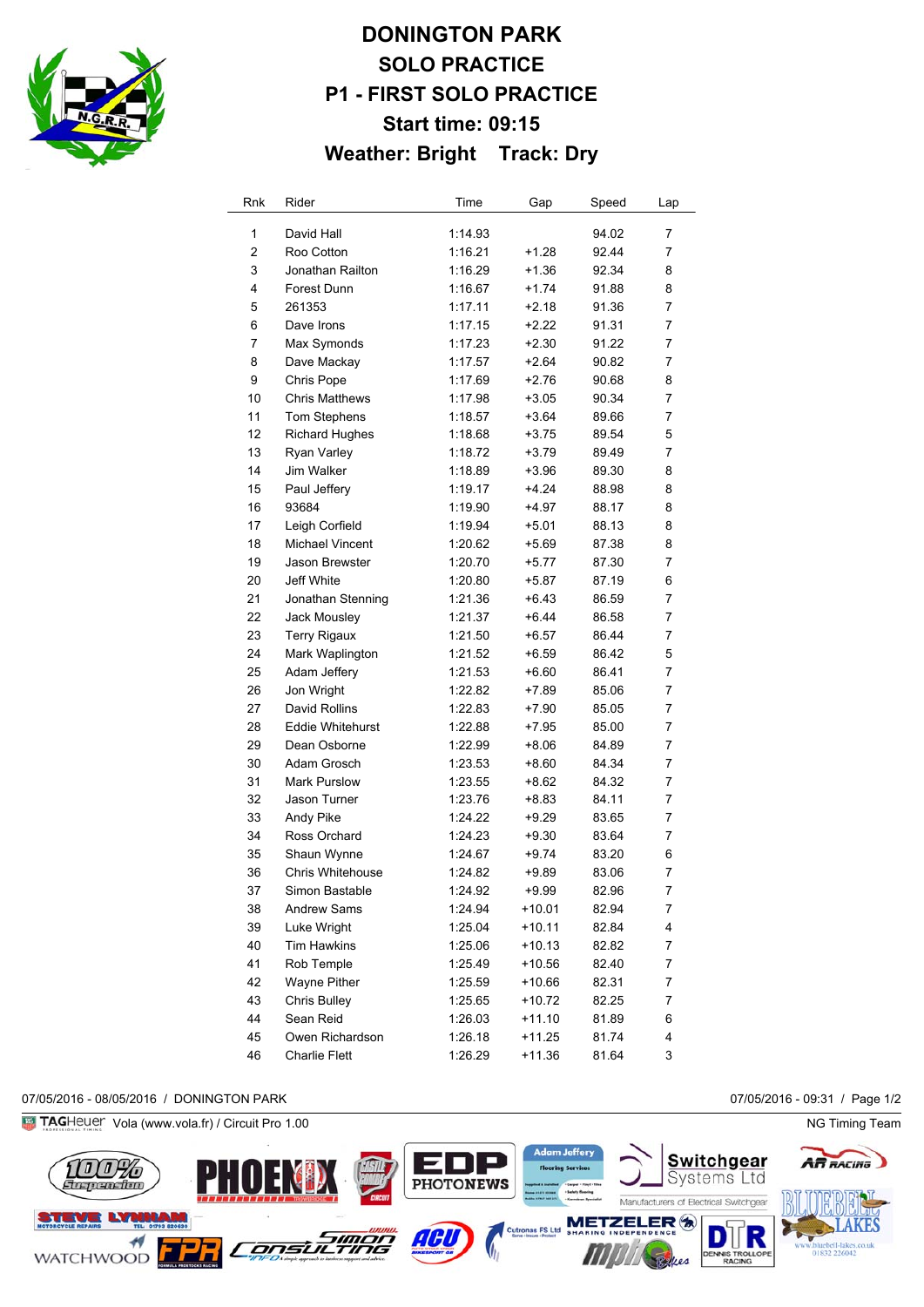### **DONINGTON PARK SOLO PRACTICE P1 - FIRST SOLO PRACTICE Start time: 09:15 Weather: Bright Track: Dry**

| <b>Rnk</b> | Rider                | Time    | Gap      | Speed | Lap |
|------------|----------------------|---------|----------|-------|-----|
|            |                      |         |          |       |     |
| 47         | Murray Hambro        | 1:26.38 | $+11.45$ | 81.56 | 5   |
| 48         | Antony White         | 1:26.64 | $+11.71$ | 81.31 | 7   |
| 49         | <b>Wesley Cole</b>   | 1:26.89 | $+11.96$ | 81.08 | 4   |
| 50         | <b>Stuart Creedy</b> | 1:27.03 | $+12.10$ | 80.95 | 7   |
| 51         | John Goulding        | 1:28.49 | $+13.56$ | 79.61 | 7   |
| 52         | Alex Skyrme          | 1:29.20 | $+14.27$ | 78.98 | 7   |
| 53         | Andy Booth           | 1:29.64 | $+14.71$ | 78.59 | 7   |
| 54         | Gavin Martin         | 1:30.05 | $+15.12$ | 78.23 | 7   |
| 55         | Lee Meek             | 1:31.81 | $+16.88$ | 76.73 | 6   |
| 56         | Andy Appleby         | 1:31.84 | $+16.91$ | 76.71 | 6   |
| 57         | Andy Whitehurst      | 1:32.61 | $+17.68$ | 76.07 | 3   |
| 58         | Paul Dyer            | 1:34.33 | +19.40   | 74.68 | 6   |
| 59         | <b>RAB Lavender</b>  | 1:34.48 | $+19.55$ | 74.56 | 7   |
| 60         | Mark Dangerfield     | 1:38.05 | $+23.12$ | 71.85 | 2   |
| 61         | <b>Andrew Turner</b> | 1:40.02 | $+25.09$ | 70.43 | 6   |

**IF YOU ARE ONLY IDENTIFIED BY YOUR TRANSPONDER NUMBER - PLEASE SEE DENISE IN THE RACE OFFICE**

**NO TRANSPONDER SIGNAL NUMBERS: 66 - 82 - 117 - 127**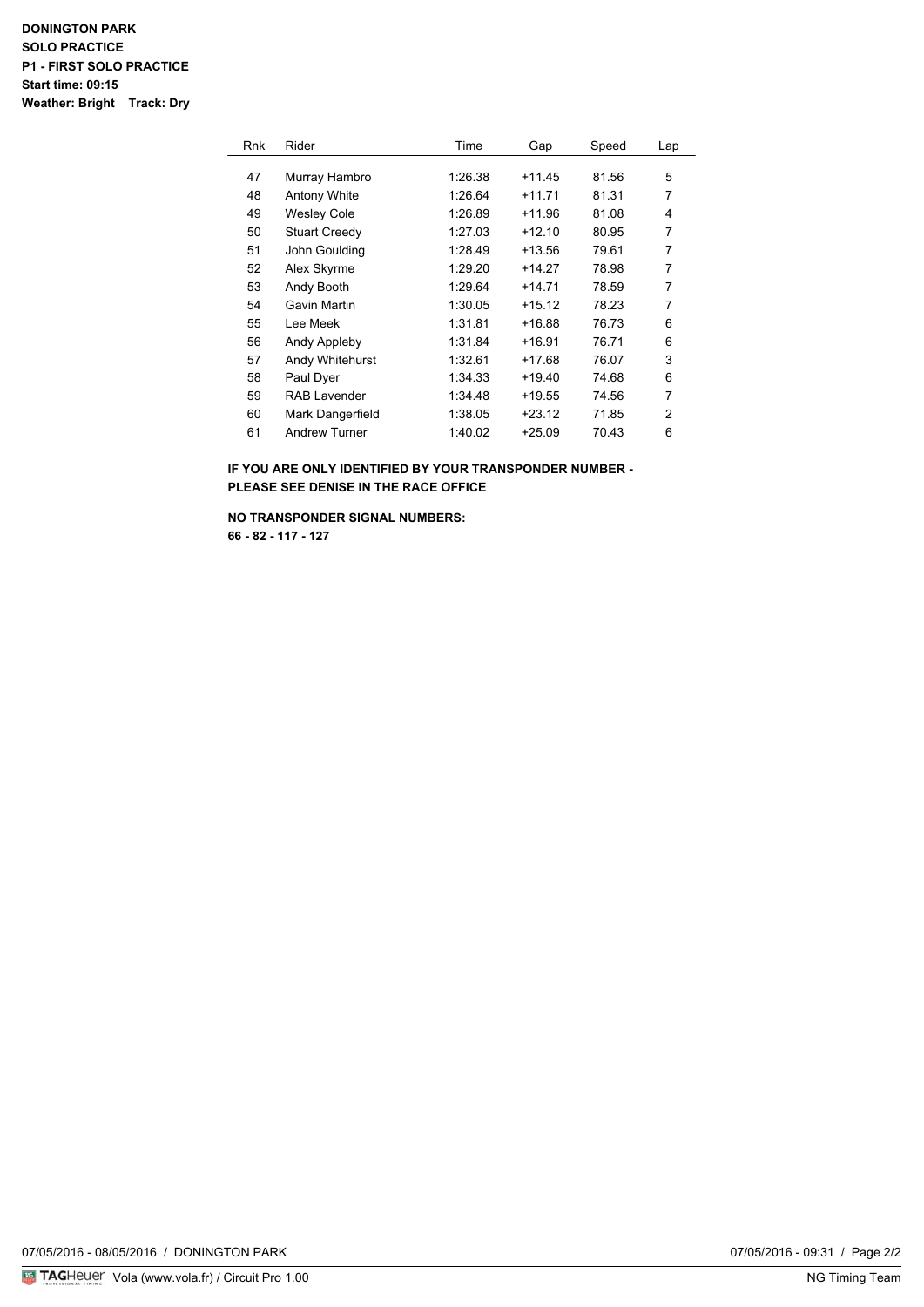

**START** 

 **1:27.65 1:25.32 1:22.80 1:18.93 1:17.11** 1:17.50

**START** 

 **1:25.11 1:23.79 1:22.40 1:19.90** 1:21.03 1:20.71 1:21.42

 Adam Grosch **START** 

> **1:28.96** 1:30.03 **1:26.66** 1:27.66 **1:23.68 1:23.53**

 Adam Jeffery **START** 

> **1:30.35 1:28.01 1:26.43** 1:26.63 **1:21.53** 1:23.37

## **DONINGTON PARK SOLO PRACTICE P1 - FIRST SOLO PRACTICE LISTED IN ALPHABETICAL ORDER**

| Lap | Time               |  |
|-----|--------------------|--|
|     | Alex Skyrme        |  |
|     | <b>START</b>       |  |
| 1   |                    |  |
| 2   | 1:37.85            |  |
| 3   | 1:37.93            |  |
| 4   | 1:31.53            |  |
| 5   | 1:29.20            |  |
| 6   | 1:30.47            |  |
| 7   | 1:32.17            |  |
|     |                    |  |
|     |                    |  |
|     | <b>Andrew Sams</b> |  |

| <b>START</b> |         |  |  |
|--------------|---------|--|--|
| 1            |         |  |  |
| 2            | 1:32.43 |  |  |
| 3            | 1:30.97 |  |  |
| 4            | 1:25.73 |  |  |
| 5            | 1:28.44 |  |  |
| 6            | 1:26.22 |  |  |
|              | 1:24.94 |  |  |

I

| <b>Andrew Turner</b> |              |  |
|----------------------|--------------|--|
|                      | <b>START</b> |  |
| 1                    |              |  |
| 2                    | 1:46.78      |  |
| 3                    | 1:40.94      |  |
| 4                    | 1:40.81      |  |
| 5                    | 1:40.32      |  |
| Բ                    | 1:40.02      |  |

| Andy Appleby       |              |  |  |
|--------------------|--------------|--|--|
|                    | <b>START</b> |  |  |
| 1                  |              |  |  |
| 2                  | 1:36.24      |  |  |
| 3                  | 1:34.27      |  |  |
| 4                  | 1:32.10      |  |  |
| 5                  | 1:32.58      |  |  |
| 6                  | 1:31.84      |  |  |
|                    |              |  |  |
|                    |              |  |  |
| Andy Bo <u>oth</u> |              |  |  |

START

| Lap | Time    |
|-----|---------|
|     |         |
| 1   |         |
| 2   | 1:34.01 |
| 3   | 1:32.05 |
| 4   | 1:31.21 |
| 5   | 1:34.20 |
| 6   | 1:29.64 |
| 7   | 1:30.80 |
|     |         |

| <b>Andy Pike</b> |         |  |
|------------------|---------|--|
| <b>START</b>     |         |  |
| 1                |         |  |
| 2                | 1:34.33 |  |
| 3                | 1:28.51 |  |
| 4                | 1.2941  |  |
| 5                | 1:26.10 |  |
| 6                | 1:24.22 |  |
| 7                | 1.28.28 |  |

| <b>Andy Whitehurst</b> |         |  |
|------------------------|---------|--|
| <b>START</b>           |         |  |
|                        |         |  |
| 2                      | 1:41.55 |  |
| 3                      | 1:32.61 |  |

| <b>Antony White</b> |         |  |
|---------------------|---------|--|
| <b>START</b>        |         |  |
| 1                   |         |  |
| 2                   | 1:32.22 |  |
| 3                   | 1:32.84 |  |
| 4                   | 1:30.34 |  |
| 5                   | 1:26.64 |  |
| 6                   | 1.26.66 |  |
| 7                   | 1:27.04 |  |
|                     |         |  |

| Charlie Flett |              |  |
|---------------|--------------|--|
|               | <b>START</b> |  |
|               |              |  |
| 2             | 1:31.63      |  |
| 3             | 1:26.29      |  |

#### 07/05/2016 - 08/05/2016 / DONINGTON PARK 07/05/2016 - 09:31 / Page 1/5

**Fig. TAG**Heuer Vola (www.vola.fr) / Circuit Pro 1.00 NG Timing Team ► 100% PH E **PHOTONEWS** Suspension











lees

RAC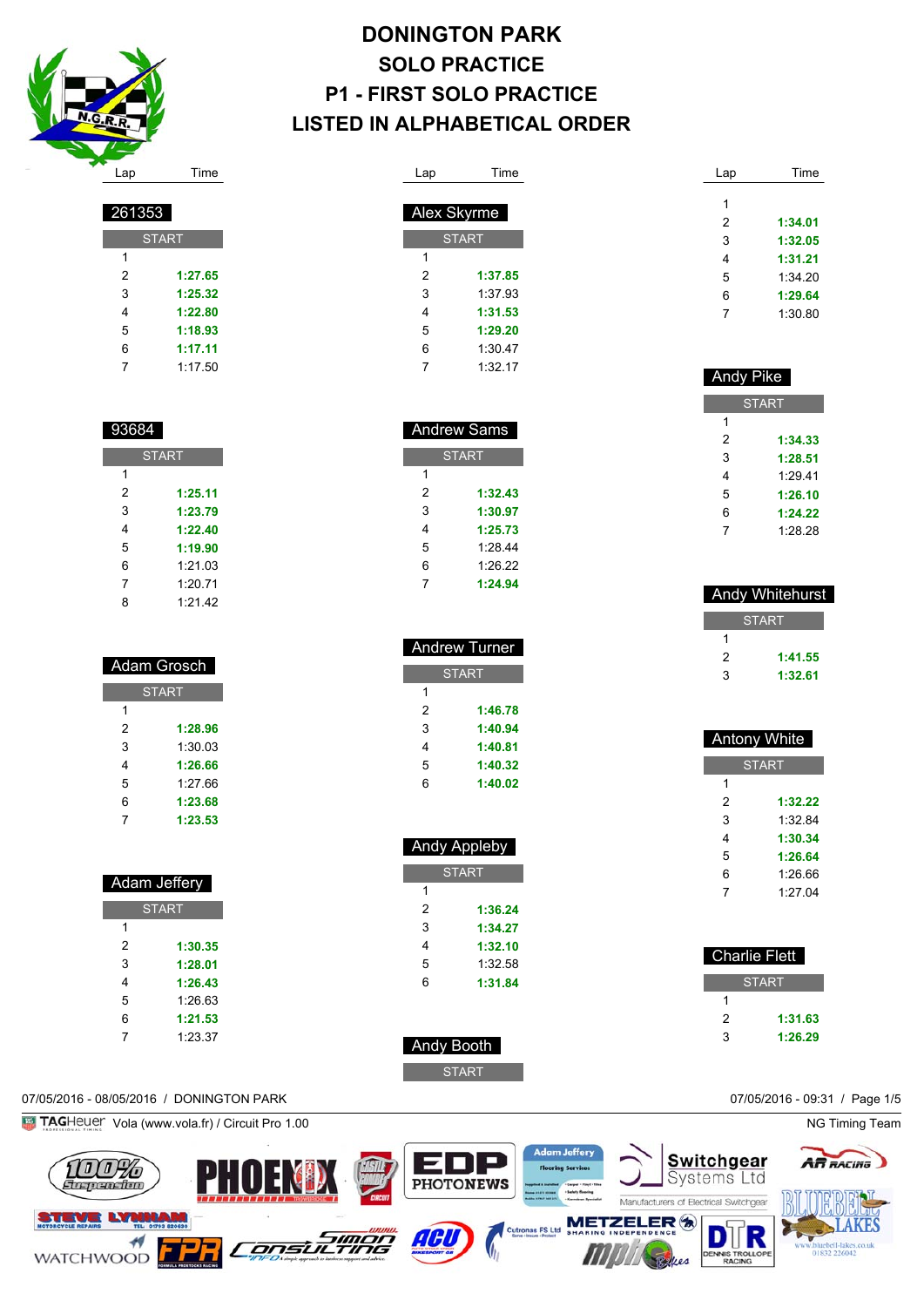| Lap | Time                |
|-----|---------------------|
|     |                     |
|     | <b>Chris Bulley</b> |
|     | <b>START</b>        |
| 1   |                     |
| 2   | 1:33.13             |
| 3   | 1:26.23             |
| 4   | 1:27.45             |
| 5   | 1:26.27             |
| 6   | 1:26.31             |
| 7   | 1:25.65             |

| <b>Chris Matthews</b> |              |  |
|-----------------------|--------------|--|
|                       | <b>START</b> |  |
| 1                     |              |  |
| 2                     | 1:26.93      |  |
| 3                     | 1・22 71      |  |
| 4                     | 1:21.87      |  |
| 5                     | 1:18.62      |  |
| 6                     | 1:18.04      |  |
|                       | 1:17.98      |  |

| <b>Chris Pope</b> |         |  |
|-------------------|---------|--|
| <b>START</b>      |         |  |
| 1                 |         |  |
| 2                 | 1:19.76 |  |
| 3                 | 1:17.83 |  |
| 4                 | 1:17.69 |  |
| 5                 | 1:21.09 |  |
| 6                 | 1.1773  |  |
| 7                 | 1:18.06 |  |
| 8                 | 1:23.70 |  |

| <b>Chris Whitehouse</b> |         |  |
|-------------------------|---------|--|
| <b>START</b>            |         |  |
| 1                       |         |  |
| 2                       | 1:35.02 |  |
| 3                       | 1:30.51 |  |
| 4                       | 1:29.90 |  |
| 5                       | 1:27.42 |  |
| 6                       | 1:24.82 |  |
| 7                       | 1:25.98 |  |

| Dave Irons |              |  |  |
|------------|--------------|--|--|
|            | <b>START</b> |  |  |
| 1          |              |  |  |
| 2          | 1:28.24      |  |  |
| 3          | 1-24 42      |  |  |
| 4          | 1:21.61      |  |  |
| 5          | 1:17.15      |  |  |
| 6          | 1:17.57      |  |  |
|            | 1:18.20      |  |  |

| Lap | Time         |
|-----|--------------|
|     |              |
|     | Dave Mackay  |
|     | <b>START</b> |
| 1   |              |
| 2   | 1:30.25      |
| 3   | 1:22.34      |
| 4   | 1:20.88      |
| 5   | 1:20.52      |
| 6   | 1:17.57      |
| 7   | 1:18.13      |

David Hall

**START** 

 **1:21.40 1:21.26 1:20.78 1:19.27 1:16.05 1:14.93**

 David Rollins **START** 

> **1:26.93 1:26.88 1:23.81** 1:25.67 **1:22.83** 1:23.08

| <b>Forest Dunn</b> |              |  |
|--------------------|--------------|--|
|                    | <b>START</b> |  |
| 1                  |              |  |
| 2                  | 1:19.98      |  |
| 3                  | 1:18.43      |  |
| 4                  | 1:17.67      |  |
| 5                  | 1.17.89      |  |
| 6                  | 1:16.67      |  |
| 7                  | 1.19.53      |  |
| 8                  | 1.17.04      |  |
|                    |              |  |

Lap Time

| Gavin Martin |              |  |
|--------------|--------------|--|
|              | <b>START</b> |  |
| 1            |              |  |
| 2            | 1:39.27      |  |
| 3            | 1:36.47      |  |
| 4            | 1:33.65      |  |
| 5            | 1:32.18      |  |
| 6            | 1:31.04      |  |
|              | 1:30.05      |  |

| Jack Mousley |              |  |
|--------------|--------------|--|
|              | <b>START</b> |  |
| 1            |              |  |
| 2            | 1:28.19      |  |
| 3            | 1:25.09      |  |
| 4            | 1.28.26      |  |
| 5            | 2:10.19      |  |
| 6            | 1:24.31      |  |
|              | 1:21.37      |  |

| Dean Osborne |              |  |
|--------------|--------------|--|
|              | <b>START</b> |  |
| 1            |              |  |
| 2            | 1:30.47      |  |
| 3            | 1:25.53      |  |
| 4            | 1:28.41      |  |
| 5            | 1:27.56      |  |
| 6            | 1:22.99      |  |
| 7            | 1:23.48      |  |

| Jason Brewster |              |  |
|----------------|--------------|--|
|                | <b>START</b> |  |
| 1              |              |  |
| 2              | 1:29.10      |  |
| 3              | 1:24.71      |  |
| 4              | 1:25.93      |  |
| 5              | 1:21.31      |  |
| 6              | 1:2207       |  |
| 7              | 1:20.70      |  |
|                |              |  |

|   | <b>Eddie Whitehurst</b> |   |              |
|---|-------------------------|---|--------------|
|   | <b>START</b>            |   | Jason Turner |
| 1 |                         |   | <b>START</b> |
| 2 | 1:30.28                 | 1 |              |
| 3 | 1:27.08                 | 2 | 1:29.92      |
| 4 | 1:24.84                 | 3 | 1:27.34      |
| 5 | 1:23.76                 | 4 | 1:29.75      |
| 6 | 1:23.40                 | 5 | 1:24.28      |
| 7 | 1:22.88                 | 6 | 1:24.25      |
|   |                         |   | 1:23.76      |

07/05/2016 - 08/05/2016 / DONINGTON PARK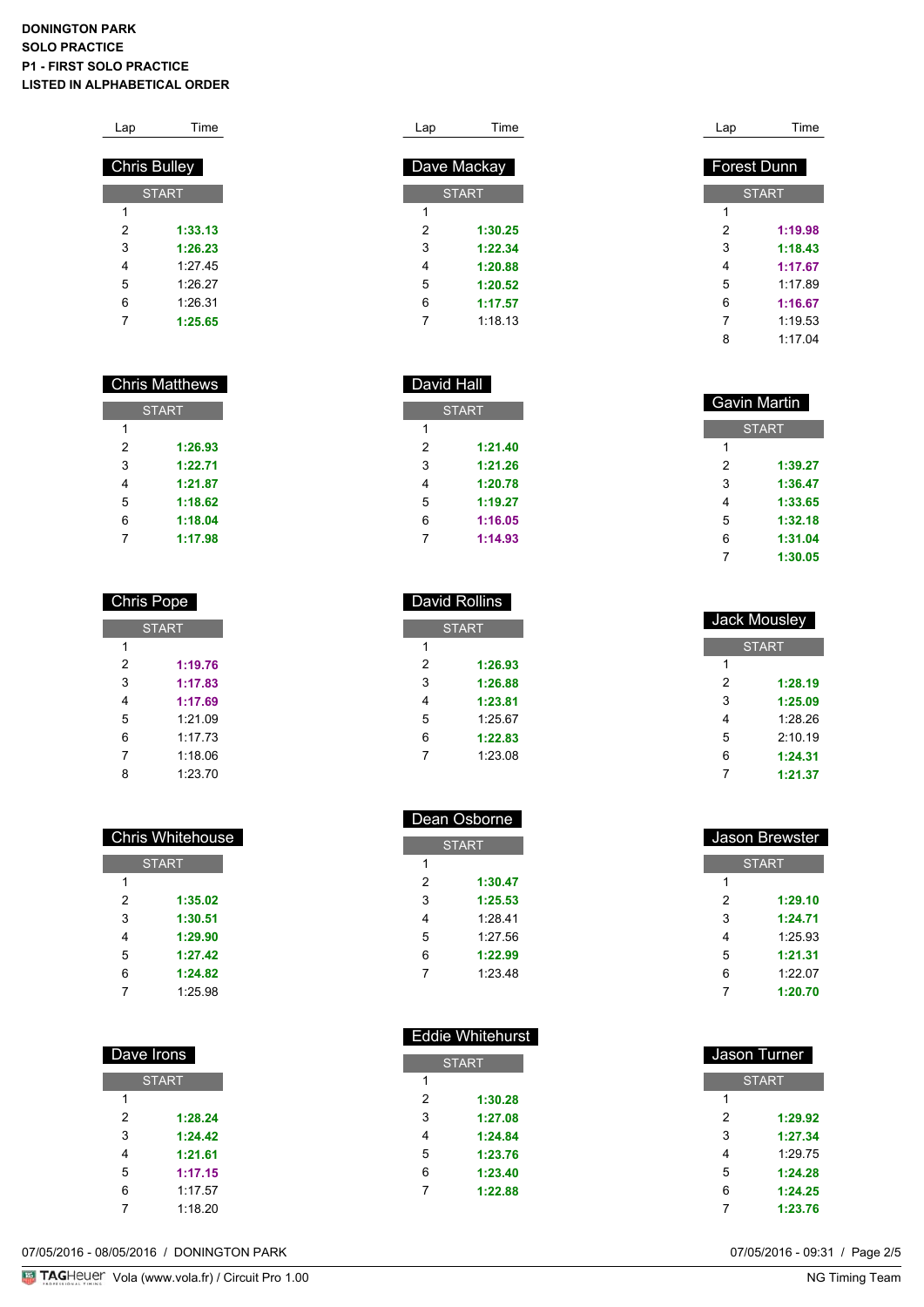| <b>Time</b>  |
|--------------|
| Jeff White   |
| <b>START</b> |
|              |
| 1:25.65      |
| 1:22.86      |
| 1:22.07      |
| 1:20.80      |
| 1:27.20      |
|              |

### Jim Walker

| <b>START</b> |         |
|--------------|---------|
| 1            |         |
| 2            | 1:23.26 |
| 3            | 1:21.04 |
| 4            | 1:25.32 |
| 5            | 1:19.24 |
| 6            | 1:2111  |
| 7            | 1:18.89 |
| ጸ            | 1:20.78 |

| John Goulding |         |
|---------------|---------|
| <b>START</b>  |         |
| 1             |         |
| 2             | 1:34.51 |
| 3             | 1:32.59 |
| 4             | 1:31.10 |
| 5             | 1:33.48 |
| 6             | 1:28.49 |
| 7             | 1:31.14 |

| Jon Wright   |         |
|--------------|---------|
| <b>START</b> |         |
| 1            |         |
| 2            | 1:32.90 |
| 3            | 1:25.65 |
| 4            | 1:24.12 |
| 5            | 1.27.89 |
| 6            | 1:23.62 |
| 7            | 1:22.82 |

| Jonathan Railton |         |
|------------------|---------|
| <b>START</b>     |         |
| 1                |         |
| 2                | 1:22.04 |
| 3                | 1:17.99 |
| 4                | 1.1875  |
| 5                | 1:17.31 |
| 6                | 1:16.86 |
| 7                | 1:16.44 |
| 8                | 1:16.29 |

| Lap | Time              |
|-----|-------------------|
|     | Jonathan Stenning |
|     | <b>START</b>      |
| 1   |                   |
| 2   | 1:29.84           |
| 3   | 1:29.10           |
| 4   | 1:25.47           |
| 5   | 1:24.31           |
| 6   | 1:21.36           |
| 7   | 1:2161            |

| Lee Meek     |         |
|--------------|---------|
| <b>START</b> |         |
| 1            |         |
| 2            | 1:40.29 |
| 3            | 1:38.90 |
| 4            | 1:35.15 |
| 5            | 1:34.38 |
| հ            | 1:31.81 |

| <b>Leigh Corfield</b> |         |
|-----------------------|---------|
| <b>START</b>          |         |
| 1                     |         |
| 2                     | 1:22.76 |
| 3                     | 1.23.68 |
| 4                     | 1:20.40 |
| 5                     | 1:19.94 |
| 6                     | 1:20.89 |
| 7                     | 1:21.93 |
| 8                     | 1:21.26 |

| Luke Wright  |         |
|--------------|---------|
| <b>START</b> |         |
| 1            |         |
| 2            | 1:35.02 |
| 3            | 4.2594  |
| 4            | 1:25.04 |

| Mark Dangerfield |         |
|------------------|---------|
| <b>START</b>     |         |
|                  |         |
| 2                | 1:38.05 |

| Mark Purslow |         |
|--------------|---------|
| <b>START</b> |         |
| 1            |         |
| 2            | 1:30.58 |
| 3            | 1:28.82 |
|              | 1:26.24 |

| Lap | Time    |
|-----|---------|
| 5   | 1.26.32 |
| 6   | 1:23.55 |
|     | 1:24.04 |

| Mark Waplington |         |
|-----------------|---------|
| <b>START</b>    |         |
| 1               |         |
| 2               | 1:33.42 |
| 3               | 2.51.60 |
| 4               | 1.24 11 |
| 5               | 1:21.52 |

| Max Symonds  |         |  |  |
|--------------|---------|--|--|
| <b>START</b> |         |  |  |
| 1            |         |  |  |
| 2            | 1:27.24 |  |  |
| 3            | 1.24.78 |  |  |
| 4            | 1:23.32 |  |  |
| 5            | 1:23.05 |  |  |
| 6            | 1:18.91 |  |  |
| 7            | 1:17.23 |  |  |

| <b>Michael Vincent</b> |         |  |  |
|------------------------|---------|--|--|
| <b>START</b>           |         |  |  |
| 1                      |         |  |  |
| 2                      | 1:24.67 |  |  |
| 3                      | 1:22.90 |  |  |
| 4                      | 1:22.16 |  |  |
| 5                      | 1·20 62 |  |  |
| հ                      | 1.22.40 |  |  |
| 7                      | 1:20.85 |  |  |
| 8                      | 1.20.86 |  |  |

| Murray Hambro |  |  |  |
|---------------|--|--|--|
| <b>START</b>  |  |  |  |
|               |  |  |  |
| 1:33.67       |  |  |  |
| 1:26.53       |  |  |  |
| 1:26.38       |  |  |  |
| 1:26.92       |  |  |  |
|               |  |  |  |

| Owen Richardson |              |  |
|-----------------|--------------|--|
|                 | <b>START</b> |  |
|                 |              |  |
| 2               | 1:32.63      |  |
| 3               | 1:29.98      |  |
|                 | 1:26.18      |  |

07/05/2016 - 08/05/2016 / DONINGTON PARK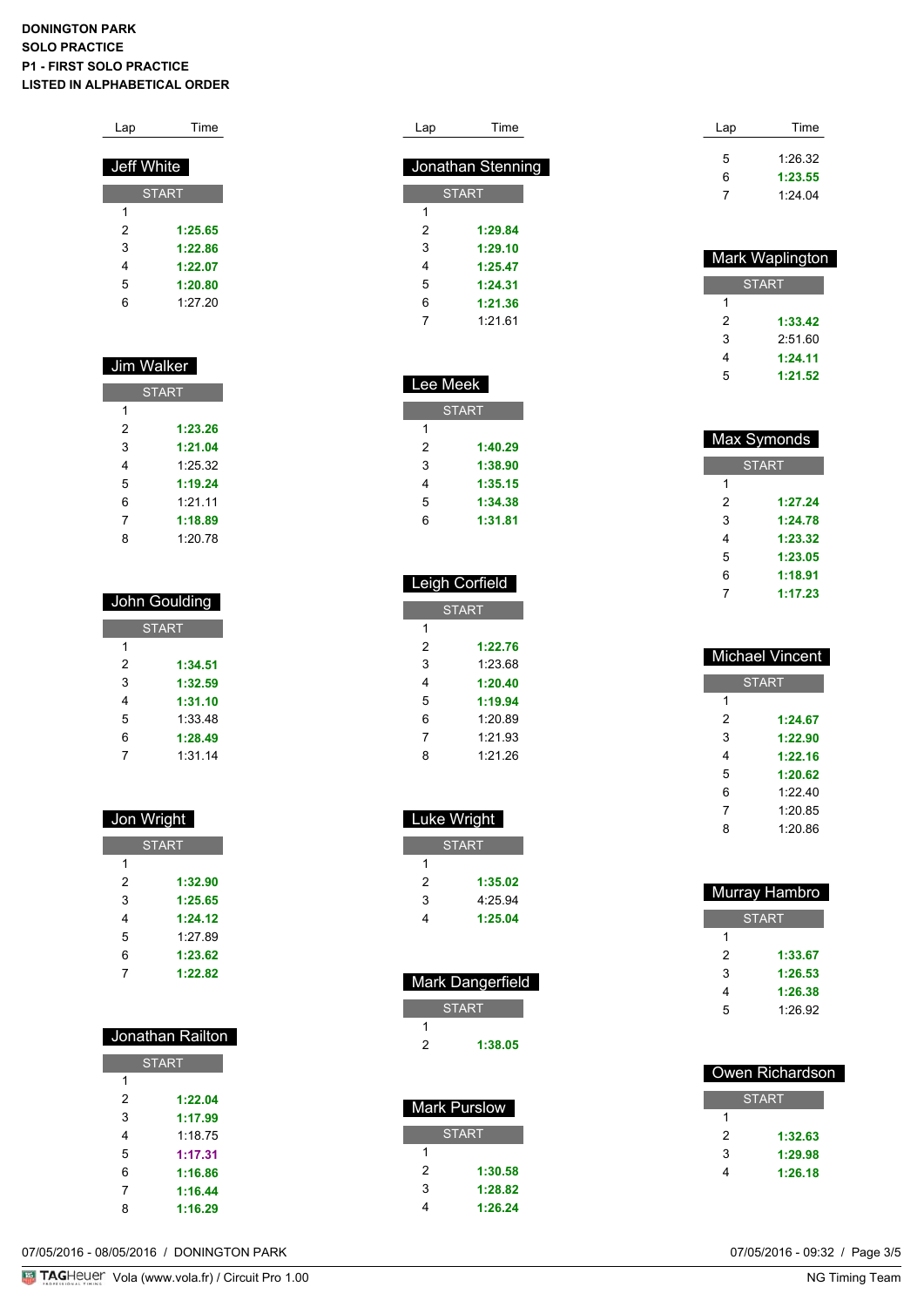| Lap       | Time         |
|-----------|--------------|
| Paul Dyer |              |
|           | <b>START</b> |
| 1         |              |
| 2         | 1:39.62      |
| 3         | 1.43.83      |
| 4         | 1:37.27      |
| 5         | 1:34.79      |
| 6         | 1:34.33      |

#### Paul Jeffery

| <b>START</b> |         |  |
|--------------|---------|--|
| 1            |         |  |
| 2            | 1:23.38 |  |
| 3            | 1:3263  |  |
| 4            | 1:20.52 |  |
| 5            | 1:19.17 |  |
| 6            | 1:20.94 |  |
| 7            | 1:20.33 |  |
| ጸ            | 1:19.59 |  |

| <b>RAB Lavender</b> |         |  |  |
|---------------------|---------|--|--|
| <b>START</b>        |         |  |  |
| 1                   |         |  |  |
| 2                   | 1:40.57 |  |  |
| 3                   | 1:35.27 |  |  |
| 4                   | 1:36.41 |  |  |
| 5                   | 1:34.48 |  |  |
| 6                   | 1:35.52 |  |  |
|                     | 1:35.36 |  |  |

| <b>Richard Hughes</b> |         |  |  |
|-----------------------|---------|--|--|
| <b>START</b>          |         |  |  |
| 1                     |         |  |  |
| 2                     | 1:21.24 |  |  |
| 3                     | 1:20.99 |  |  |
| 4                     | 1:19.20 |  |  |
| 5                     | 1:18.68 |  |  |
|                       |         |  |  |

| <b>Rob Temple</b> |         |  |  |
|-------------------|---------|--|--|
| <b>START</b>      |         |  |  |
| 1                 |         |  |  |
| 2                 | 1:29.58 |  |  |
| 3                 | 1:29.49 |  |  |
| 4                 | 1:26.89 |  |  |
| 5                 | 1:25.49 |  |  |
| 6                 | 1.294   |  |  |
| 7                 | 1.29.58 |  |  |

| Lap | Time         | Lap | Time           |
|-----|--------------|-----|----------------|
|     | Roo Cotton   |     | Simon Bastable |
|     | <b>START</b> |     | <b>START</b>   |
| 1   |              | 1   |                |
| 2   | 1:29.92      | 2   | 1:33.67        |
| 3   | 1:29.41      | 3   | 1:31.70        |
| 4   | 1:23.25      | 4   | 1:27.40        |
| 5   | 1:25.11      | 5   | 1:25.33        |
| 6   | 1:16.59      | 6   | 1:27.36        |
|     | 1:16.21      |     | 1:24.92        |

|   | <b>Ross Orchard</b> |   | <b>Stuart Creedy</b> |
|---|---------------------|---|----------------------|
|   | <b>START</b>        |   | <b>START</b>         |
| 1 |                     | 1 |                      |
| 2 | 1:35.28             | 2 | 1:34.27              |
| 3 | 1:28.60             | 3 | 1:28.34              |
| 4 | 1:31.01             | 4 | 1:31.54              |
| 5 | 1:29.88             | 5 | 1:29.55              |
| 6 | 1:24.23             | 6 | 1:28.01              |
|   | 1:25.02             | 7 | 1:27.03              |

| <b>Terry Rigaux</b> |         |
|---------------------|---------|
| <b>START</b>        |         |
| 1                   |         |
| 2                   | 1:32.81 |
| 3                   | 1:27.75 |
| 4                   | 1:27.56 |
| 5                   | 1:24.20 |
| 6                   | 1:24.41 |
|                     | 1:21.50 |
|                     |         |

| Sean Reid    |         |  |  |
|--------------|---------|--|--|
| <b>START</b> |         |  |  |
| 1            |         |  |  |
| 2            | 1:26.03 |  |  |
| 3            | 1:28.07 |  |  |
| 4            | 1:26.08 |  |  |
| 5            | 1:26.06 |  |  |
| հ            | 1:28.50 |  |  |
|              |         |  |  |

 Shaun Wynne **START** 

 Ross Orchard **START** 

Ryan Varley

**START** 

 **1:29.05 1:22.69 1:21.11 1:19.33 1:18.72** 1:19.75

| Tim Hawkins  |         |  |
|--------------|---------|--|
| <b>START</b> |         |  |
| 1            |         |  |
| 2            | 1:36.36 |  |
| 3            | 1:32.66 |  |
| 4            | 1:31.04 |  |
| 5            | 1:25.06 |  |
| 6            | 1:26.28 |  |
| 7            | 1:28.32 |  |
|              |         |  |

|                | snaun vvynne |                     |
|----------------|--------------|---------------------|
|                | <b>START</b> | <b>Tom Stephens</b> |
| 1              |              |                     |
| $\overline{2}$ | 1:24.71      | 1                   |
| 3              | 1:26.62      | 2                   |
|                | 1:24.67      | 3                   |
|                | 1:25.46      | 4                   |
|                | 1:25.09      | 5                   |
|                |              | 6                   |
|                |              |                     |

07/05/2016 - 08/05/2016 / DONINGTON PARK